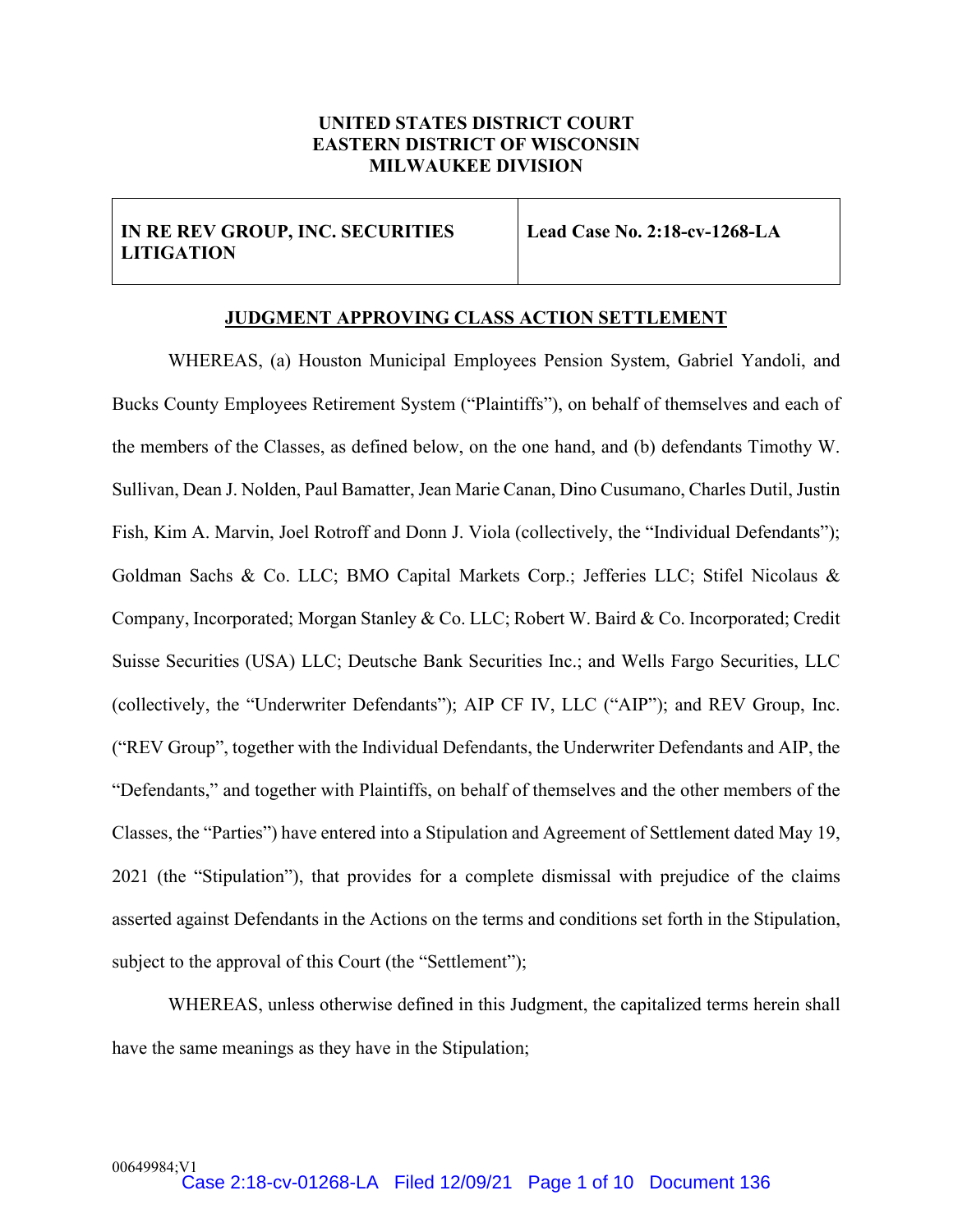WHEREAS, by Order dated August 24, 2021 (the "Preliminary Approval Order"), this Court: (a) preliminarily approved the Settlement; (b) ordered that notice of the proposed Settlement be provided to potential Class Members; (c) provided Class Members with the opportunity either to exclude themselves from the Classes or to object to the proposed Settlement; and (d) scheduled a hearing regarding final approval of the Settlement;

WHEREAS, due and adequate notice has been given to the Classes;

WHEREAS, the Court conducted a hearing on December 9, 2021 (the "Settlement Hearing") to consider, among other things, (a) whether the terms and conditions of the Settlement are fair, reasonable and adequate to the Classes, and should therefore be approved; and (b) whether a judgment should be entered dismissing the Released Claims with prejudice as against the Defendants; and

WHEREAS, the Court having reviewed and considered the Stipulation, all papers filed and proceedings held herein in connection with the Settlement, all oral and written comments received regarding the Settlement, and the record before the Court, and good cause appearing therefor;

## IT IS HEREBY ORDERED, ADJUDGED AND DECREED:

1. **Jurisdiction** – The Court has jurisdiction over the subject matter of the Consolidated Federal Action, and all matters relating to the Settlement, as well as personal jurisdiction over all of the Parties and each of the Class Members.

2. **Incorporation of Settlement Documents** – This Judgment incorporates and makes a part hereof: (a) the Stipulation filed with the Court on May 19, 2021; and (b) the Notice and the Summary Notice, both of which were filed with the Court on November 4, 2021.

3. **The Classes** – The Classes means the classes certified in the Court's Order dated August 24, 2021, consisting of (i) all Persons who purchased REV Group stock in or traceable to REV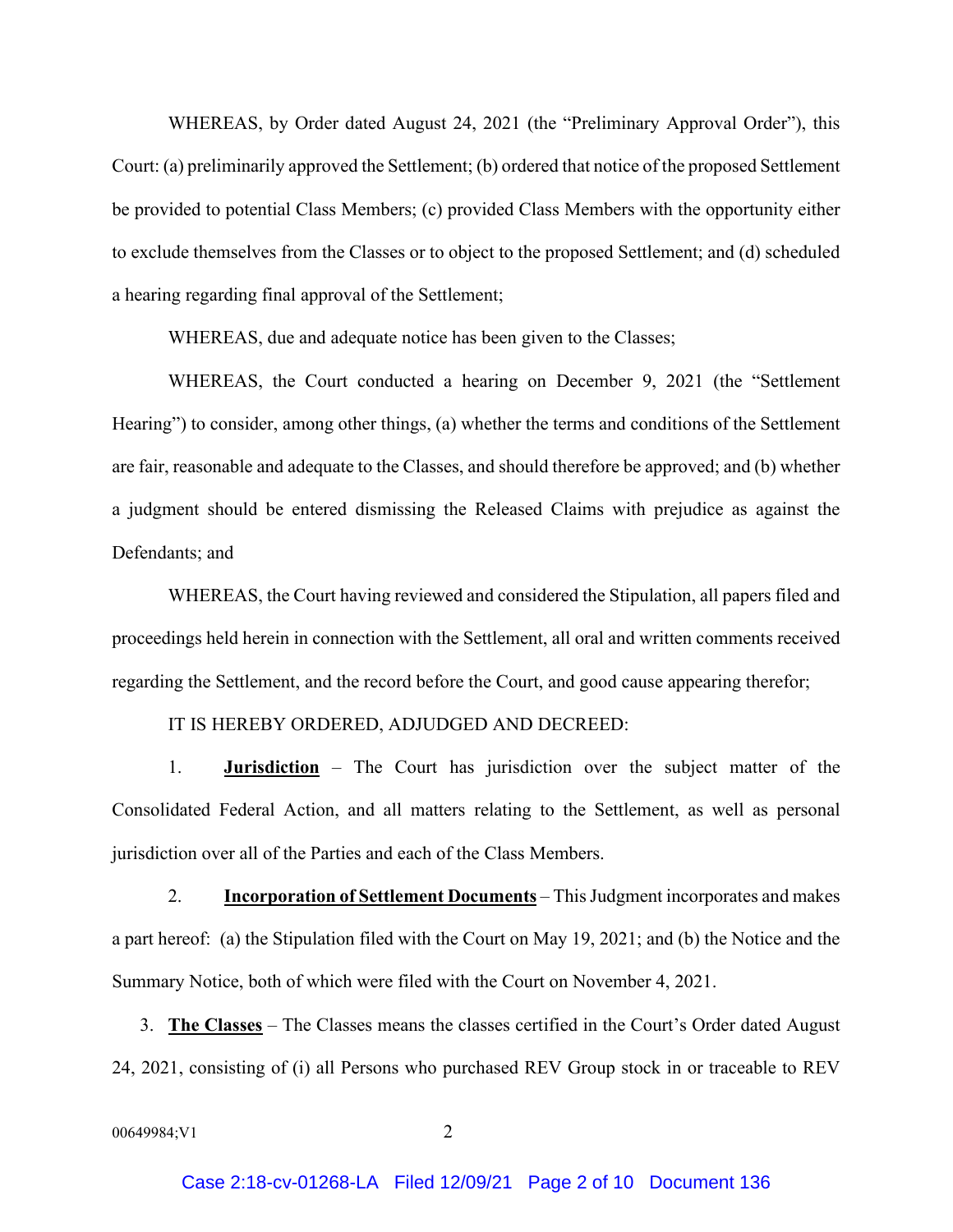Group's initial public offering on or about January 27, 2017 (the "IPO"), their respective successors-in-interest, successors, trustees, executors, administrators, heirs, assigns, or transferees, immediate and remote, and any Person acting for or on behalf of, or claiming under, any of them, and each of them (the "IPO Class"); (ii) all Persons who purchased REV Group stock in or traceable to REV Group's secondary public offering on or about October 13, 2017 (the "SPO"), their respective successors-in-interest, successors, trustees, executors, administrators, heirs, assigns, or transferees, immediate and remote, and any Person acting for or on behalf of, or claiming under, any of them, and each of them (the "SPO Class"); and (iii) all Persons who purchased or otherwise acquired REV Group common stock during the Relevant Period, their respective successors-in-interest, successors, trustees, executors, administrators, heirs, assigns, or transferees, immediate and remote, and any Person acting for or on behalf of, or claiming under, any of them, and each of them (the "'34 Act Class"). Excluded from the Classes are: (i) Defendants; (ii) members of the immediate family of each of the Defendants; (iii) any person who was an executive officer and/or director of REV Group during the Relevant Period; (iv) any person, firm, trust, corporation, officer, director, or any other individual or entity in which any Defendant has a controlling interest or which is related to or affiliated with any of the Defendants; and (v) the legal representatives, agents, affiliates, heirs, successors-in interest, or assigns of any such excluded individual or entity. For the avoidance of doubt, this exclusion does not extend to: (1) any investment company or pooled investment fund in which a Defendant may have a direct or indirect interest, or as to which its affiliates may act as an advisor, but of which a Defendant or its respective affiliates is not a majority owner or does not hold a majority beneficial interest; or (2) any employee benefit plan as to which a Defendant or its affiliates acts as an investment advisor or otherwise may be a fiduciary; provided, however, that membership in the Classes by such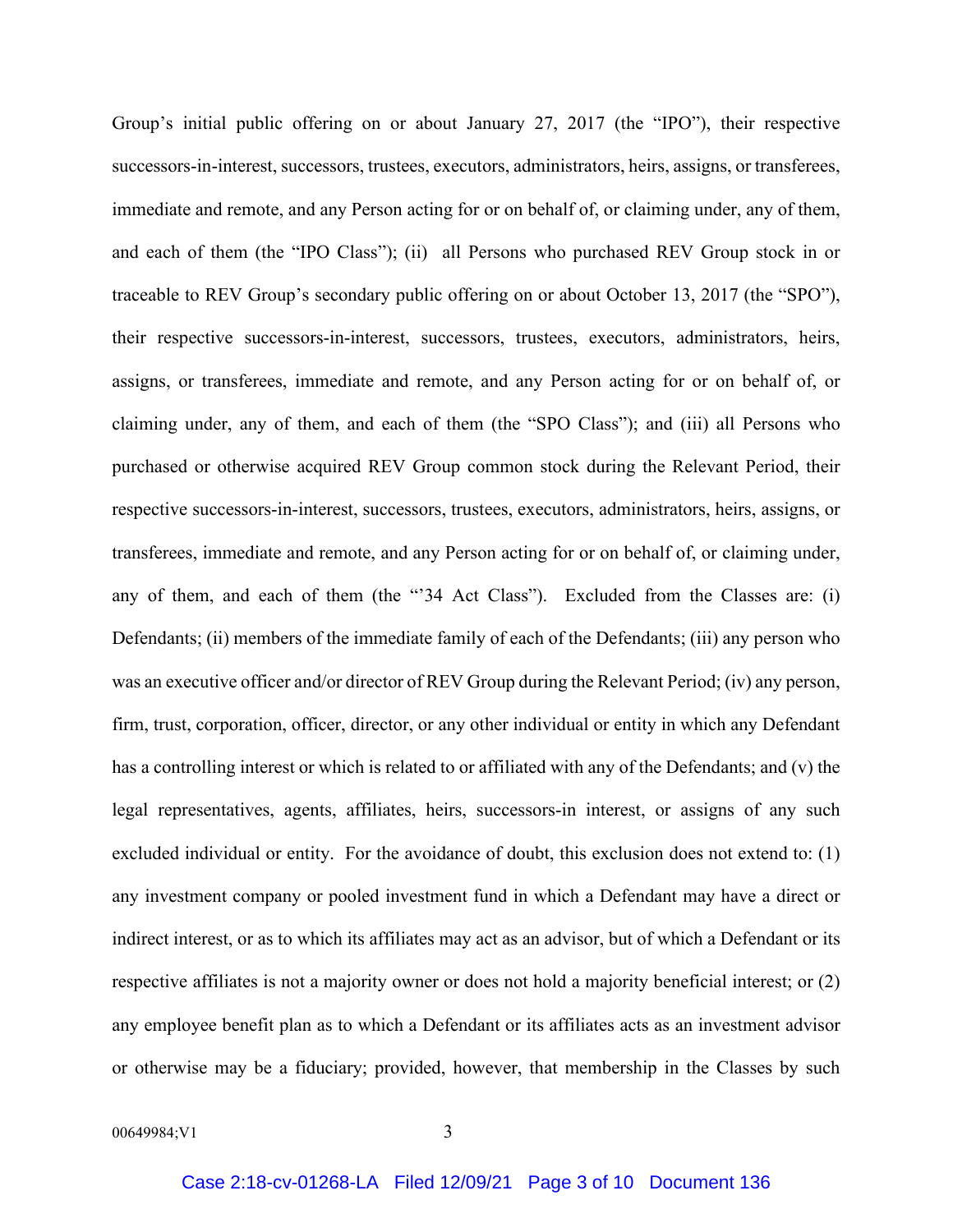investment company, pooled investment fund or employee benefit plan is limited to transactions in REV Group stock made on behalf of, or for the benefit of, persons other than persons that are excluded from the Classes by definition. In other words, Defendants cannot make a claim on their own behalf for their ownership share in any of the foregoing entities.

4. **Notice** – The Court finds that the dissemination of the Notice and the publication of the Summary Notice: (a) were implemented in accordance with the Preliminary Approval Order; (b) constituted the best notice practicable under the circumstances; (c) constituted notice that was reasonably calculated, under the circumstances, to apprise Class Members of (i) the pendency of the Actions; (ii) the effect of the proposed Settlement (including the Releases to be provided thereunder); (iii) Lead Counsel's motion for an award of attorneys' fees and Litigation Expenses; (iv) their right to object to any aspect of the Settlement, the Plan of Allocation and/or Lead Counsel's motion for attorneys' fees and an award of Litigation Expenses; (v) their right to exclude themselves from the Classes; and (vi) their right to appear at the Settlement Hearing; (d) constituted due, adequate, and sufficient notice to all persons and entities entitled to receive notice of the proposed Settlement; and (e) satisfied the requirements of Rule 23 of the Federal Rules of Civil Procedure, the United States Constitution (including the Due Process Clause), the Private Securities Litigation Reform Act of 1995, 15 U.S.C. §§ 77z-1 and 78u-4, as amended, and all other applicable law and rules.

5. **Final Settlement Approval and Dismissal of Claims** – Pursuant to, and in accordance with, Rule 23 of the Federal Rules of Civil Procedure, this Court hereby fully and finally approves the Settlement set forth in the Stipulation in all respects (including, without limitation: the amount of the Settlement; the Releases provided for therein; and the dismissal with prejudice of the claims asserted against Defendants in the Actions), and finds that the Settlement

00649984;V1 4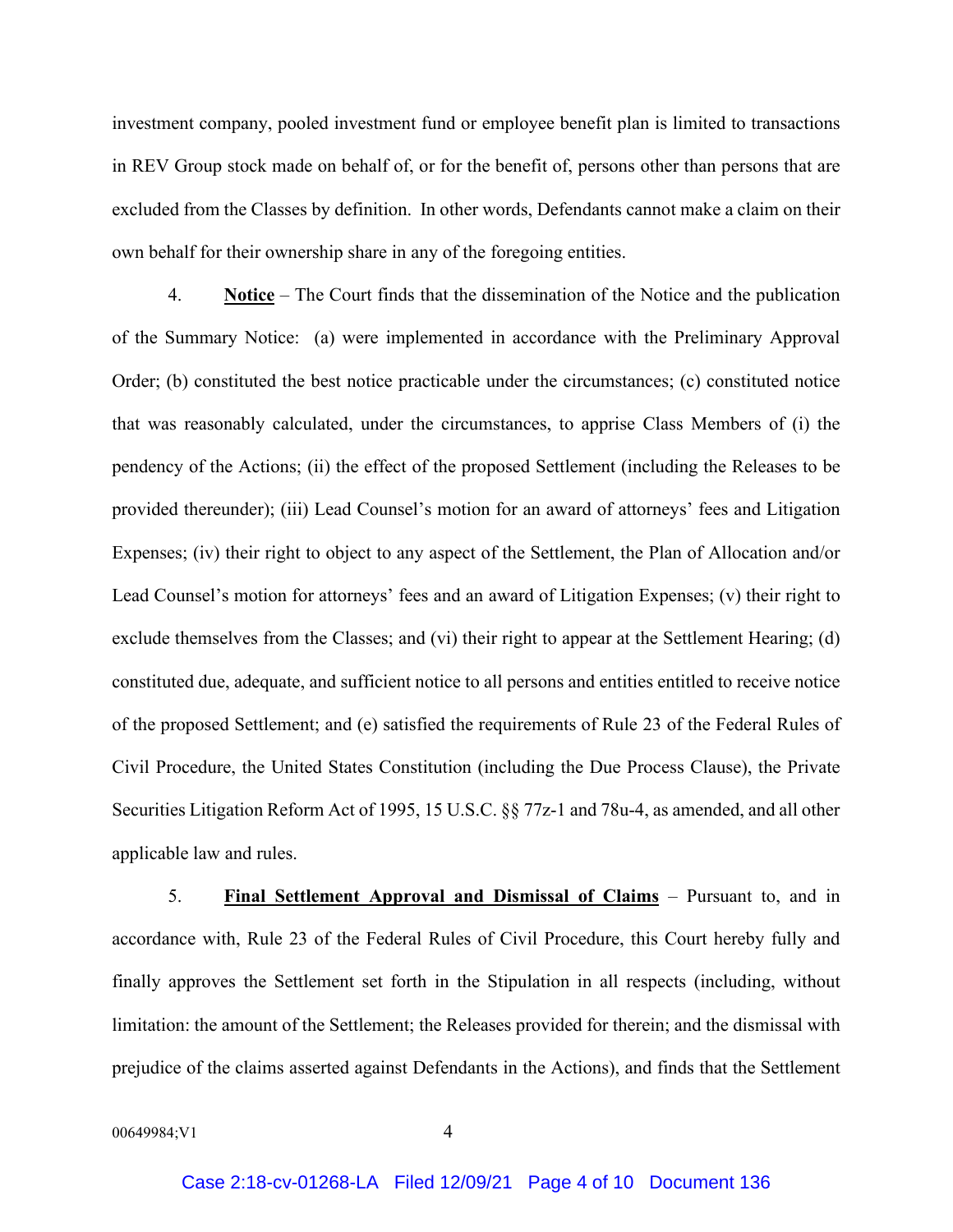is, in all respects, fair, reasonable, and adequate to the Classes. The Parties are directed to implement, perform and consummate the Settlement in accordance with the terms and provisions contained in the Stipulation.

6. The Consolidated Federal Action and all of the claims asserted against Defendants therein by Plaintiffs and the other Class Members are hereby dismissed with prejudice. The Parties shall bear their own costs and expenses, except as otherwise expressly provided in the Stipulation.

7. **Binding Effect** – The terms of the Stipulation and of this Judgment shall be forever binding on Defendants, Plaintiffs, and all other Class Members (regardless of whether or not any individual Class Member submits a Claim Form or seeks or obtains a distribution from the Net Settlement Fund), as well as their respective successors and assigns.

8. **Releases** – The Releases set forth in paragraphs 5–8 of the Stipulation, together with the definitions contained in paragraph 1 of the Stipulation relating thereto, are expressly incorporated herein in all respects. The Releases are effective as of the Effective Date. Accordingly, this Court orders that:

(a) Without further action by anyone, and subject to paragraph 9 below, upon the Effective Date of the Settlement, Plaintiffs and each of the other Class Members, who have not timely and validly excluded themselves from the Classes, on behalf of themselves, and their respective heirs, executors, administrators, predecessors, successors, and assigns in their capacities as such, shall be deemed to have, and by operation of law and of this Judgment shall have, fully, finally, and forever compromised, settled, released, resolved, relinquished, waived, and discharged each and every Released Plaintiffs' Claim (including Unknown Claims) against the Defendant Releasees, whether or not such Class Member executes and delivers the Proof of Claim Form or shares in the Net Settlement Fund, and shall forever be barred and enjoined from bringing any

00649984:V1 5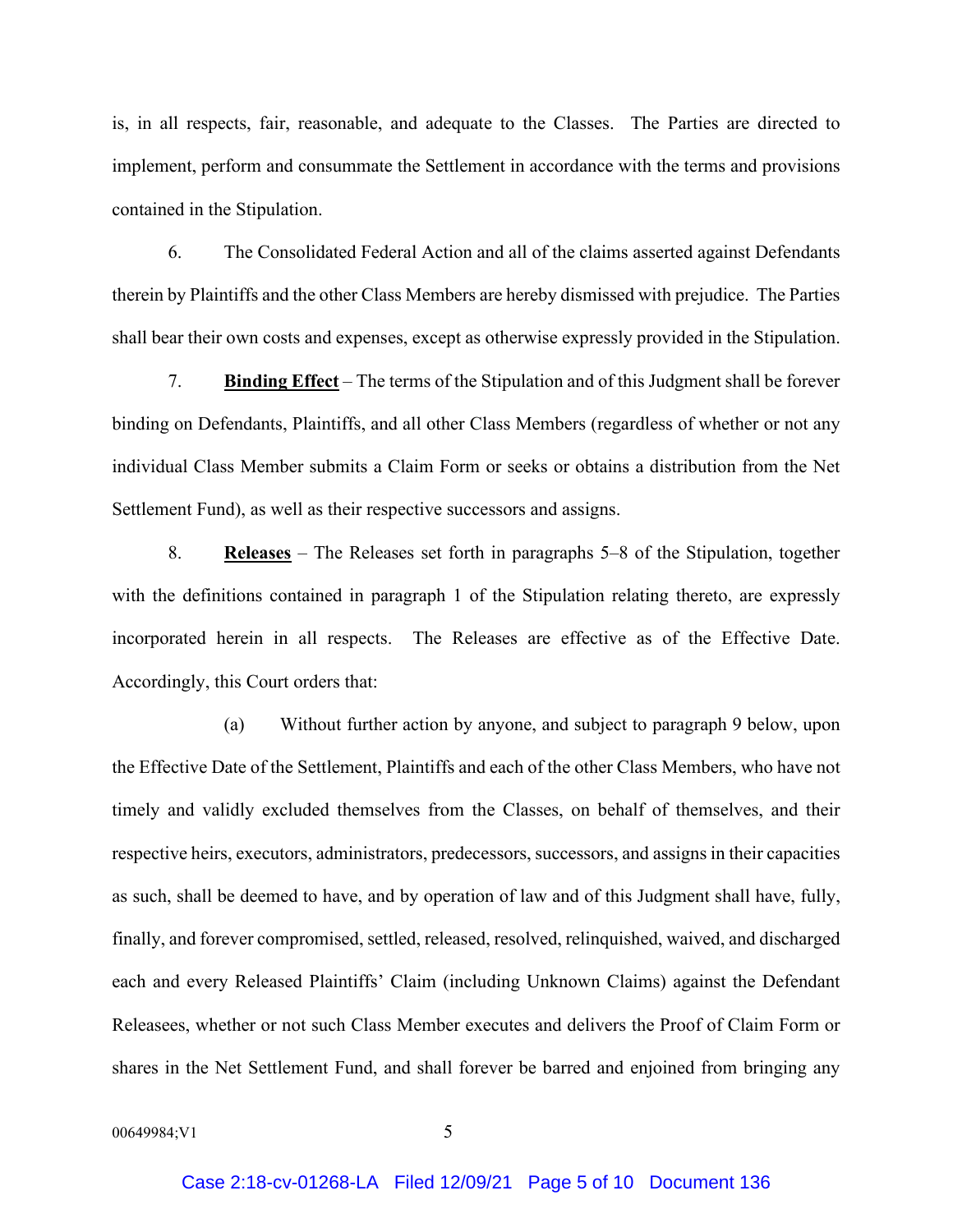action asserting any of the Released Plaintiffs' Claims against any and all of the Defendant Releasees.

(b) Without further action by anyone, and subject to paragraph 9 below, upon the Effective Date of the Settlement, the Defendant Releasees, on behalf of themselves, and their respective heirs, executors, administrators, predecessors, successors, and assigns in their capacities as such, shall be deemed to have, and by operation of law and of this Judgment shall have, fully, finally and forever compromised, settled, released, resolved, relinquished, waived, and discharged each and every Released Defendants' Claim (including Unknown Claims) against Plaintiff Releasees, and shall forever be barred and enjoined from commencing, maintaining, or prosecuting any or all of the Released Defendants' Claims against any and all of the Plaintiff Releasees.

9. Notwithstanding paragraphs  $8(a) - (b)$  above, nothing in this Judgment shall bar any action by any of the Parties to enforce or effectuate the terms of the Stipulation or this Judgment.

10. **Bar Order** – Upon the Effective Date, to the fullest extent provided by law, the Defendant Releasees are hereby discharged from and the Court hereby bars all future claims and claims over by any individual or entity ("Barred Persons") against any of the Defendant Releasees, and by the Defendant Releasees against any Barred Persons, for (a) contribution or indemnity (or any other claim or claim over, however denominated on whatsoever theory) arising out of or related to the claims or allegations asserted by Plaintiffs in the Actions, or (b) any other claim of any type, whether arising under state, federal, common, or foreign law, for which the injury claimed is that Barred Person's actual or threatened liability to Plaintiffs and/or members of the Classes (the "Bar Order"); provided, however, the Bar Order shall not (a) release claims of any Person who or which submits a request for exclusion that is accepted by the Court, claims relating

00649984:V1 6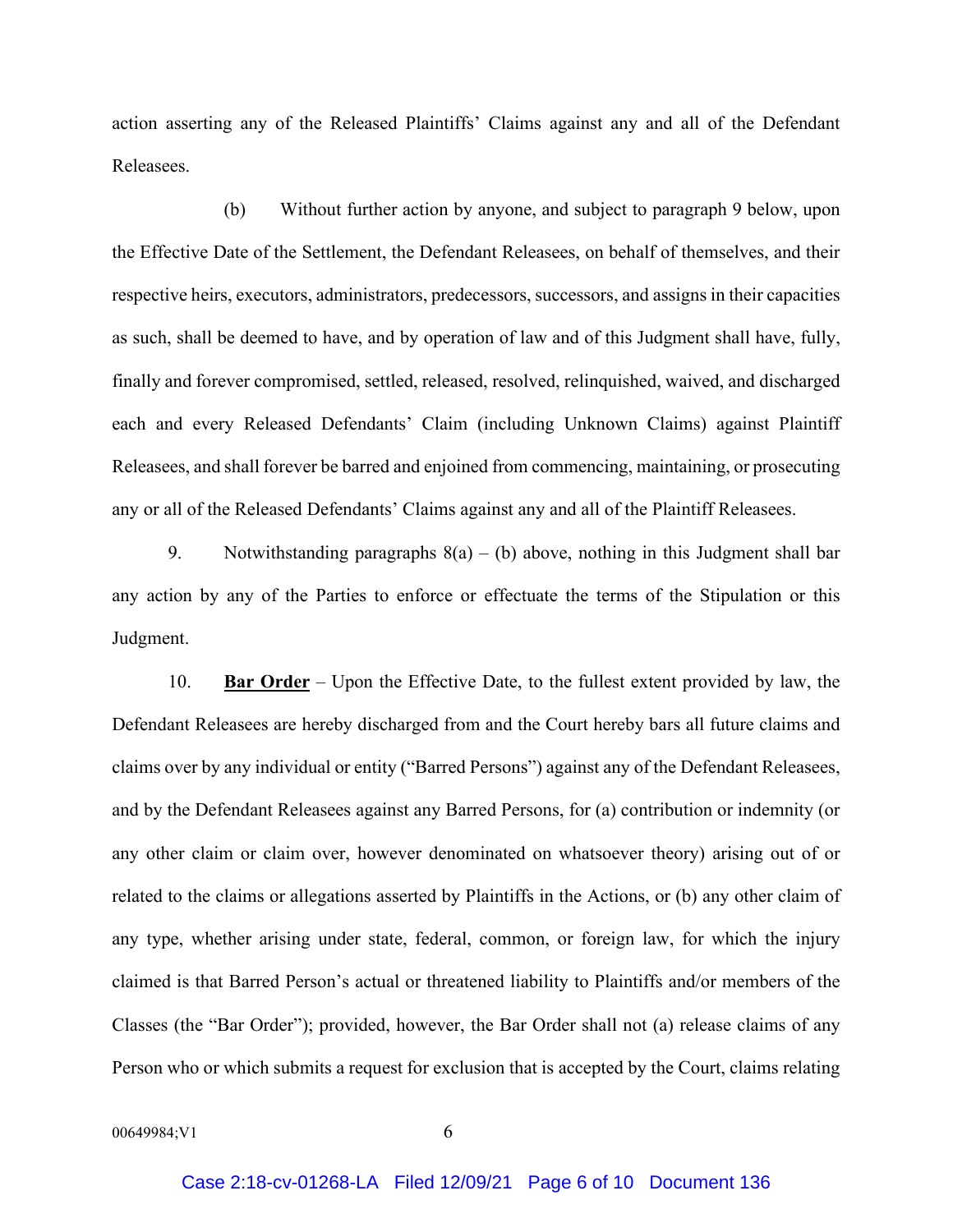to the enforcement of the Settlement Agreement, or claims asserted in any derivative action, including *In Re REV Group, Inc. Derivative Action*, 2:21-cv-283-LA (E.D. Wis.); or (b) preclude the Defendants from seeking to enforce any rights of contribution or indemnification that any Defendant may have under any contract, corporate charter, or bylaw, or any right for insurance coverage under any insurance, reinsurance, or indemnity policy.

11. **Judgment Reduction** – Any final verdict or judgment that may be obtained by or on behalf of the Classes or a Class Member against any individual or entity subject to the Bar Order shall be reduced by the greater of: (a) an amount that corresponds to the percentage of responsibility of the Defendants for common damages; or (b) the amount paid by or on behalf of the Defendants to the Classes or the Class Member for common damages.

12. **Rule 11 Findings** – The Court finds and concludes that the Parties and their respective counsel have complied in all respects with the requirements of Rule 11 of the Federal Rules of Civil Procedure, and the requirements of 28 U.S.C. Section 1927, in connection with the institution, prosecution, defense, and settlement of the Actions.

13. **No Admissions** – Neither this Judgment, the Memorandum of Understanding, the Stipulation (whether or not consummated), including the exhibits thereto and the Plan of Allocation contained therein (or any other plan of allocation that may be approved by the Court), the negotiations leading to the execution of the Memorandum of Understanding and the Stipulation, nor any proceedings taken pursuant to or in connection with the Memorandum of Understanding, the Stipulation, and/or approval of the Settlement (including any arguments proffered in connection therewith):

(a) shall be offered against any of the Defendant Releasees as evidence of, or construed as, or deemed to be evidence of, any presumption, concession, or admission by any of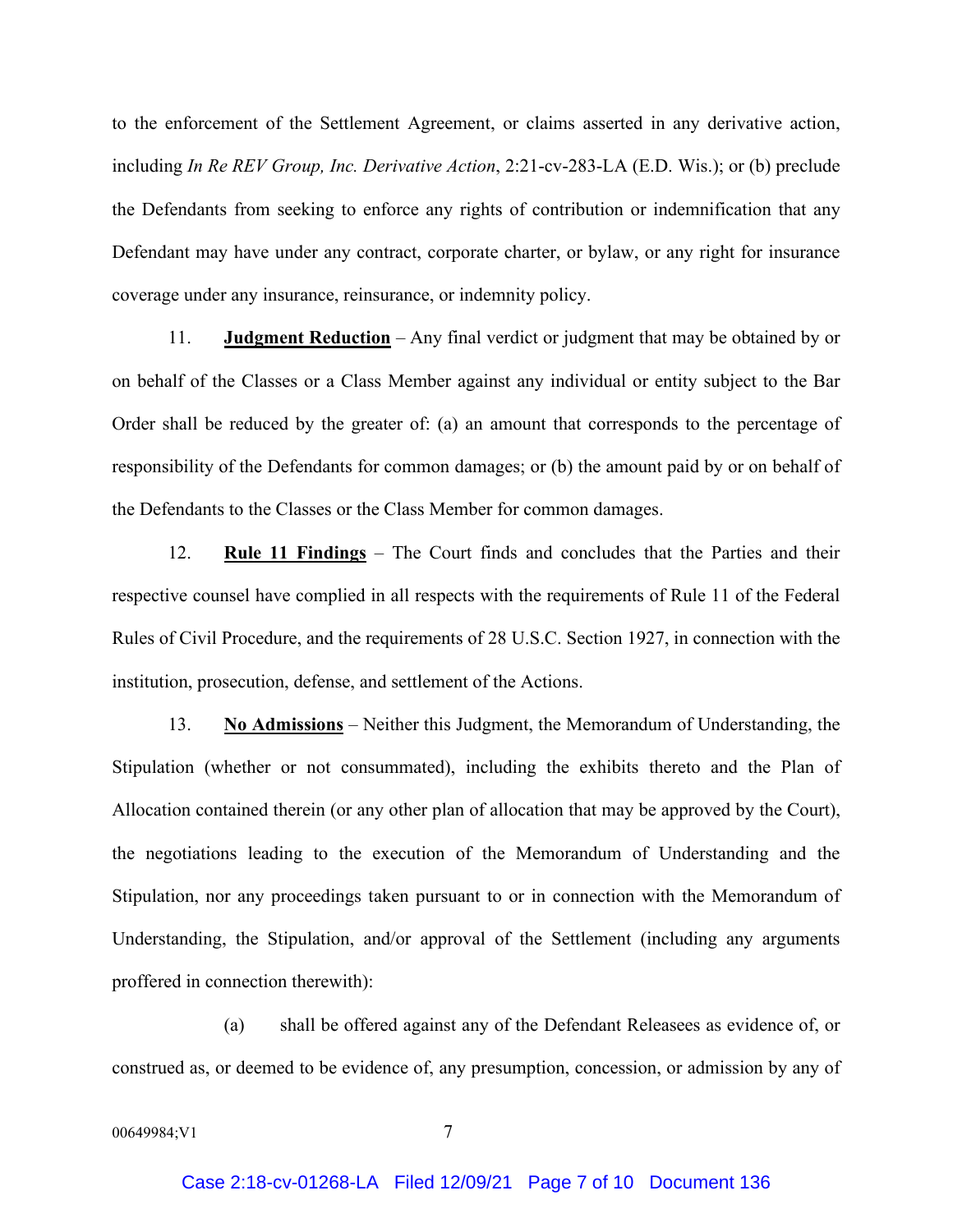the Defendant Releasees with respect to the truth of any fact alleged by Plaintiffs or the validity of any claim that was or could have been asserted or the deficiency of any defense that has been or could have been asserted in this Actions or in any other litigation, or of any liability, negligence, fault, or other wrongdoing of any kind of any of the Defendant Releasees or in any way referred to for any other reason as against any of the Defendant Releasees, in any civil, criminal, or administrative action or proceeding, other than such proceedings as may be necessary to effectuate the provisions of the Stipulation;

(b) shall be offered against any of the Plaintiff Releasees as evidence of, or construed as, or deemed to be evidence of, any presumption, concession, or admission by any of the Plaintiff Releasees that any of their claims are without merit, that any of the Defendant Releasees had meritorious defenses, or that damages recoverable in the Actions would not have exceeded the Settlement Amount or with respect to any liability, negligence, fault, or wrongdoing of any kind, or in any way referred to for any other reason as against any of the Plaintiff Releasees, in any civil, criminal, or administrative action or proceeding, other than such proceedings as may be necessary to effectuate the provisions of this Stipulation; or

(c) shall be construed against any of the Releasees as an admission, concession, or presumption that the consideration to be given hereunder represents the amount which could be or would have been recovered after trial; *provided, however*, that the Parties and the Releasees and their respective counsel may refer to this Judgment and the Stipulation to effectuate the protections from liability granted hereunder and thereunder or otherwise to enforce the terms of the Settlement.

14. **Retention of Jurisdiction** – Without affecting the finality of this Judgment in any way, this Court retains continuing and exclusive jurisdiction over: (a) the Parties for purposes of the administration, interpretation, implementation and enforcement of the Settlement; (b) the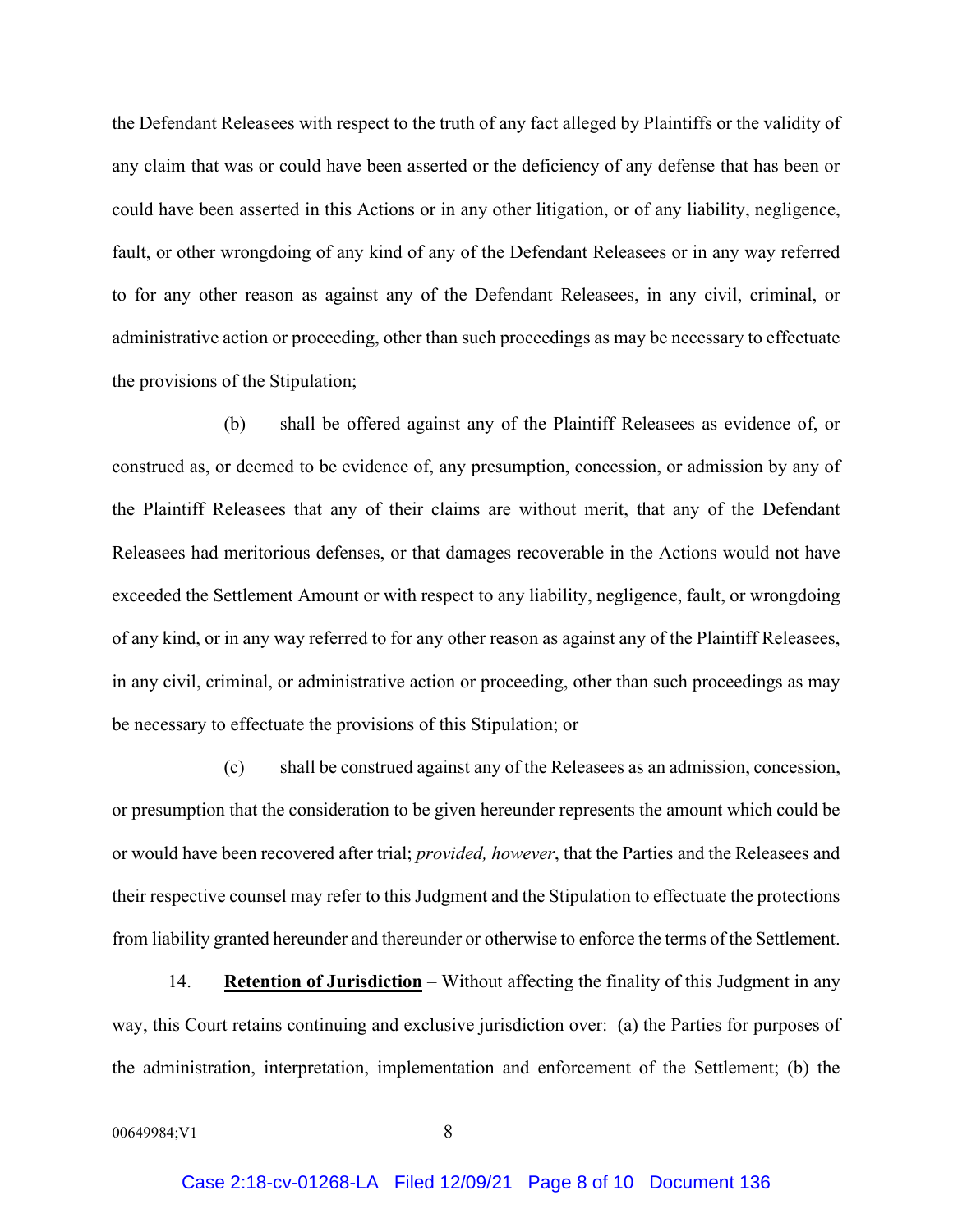disposition of the Settlement Fund; (c) any motion for an award of attorneys' fees and/or Litigation Expenses by Lead Counsel that will be paid from the Settlement Fund; (d) any motion to approve the Plan of Allocation; and (e) the Class Members for all matters relating to the Actions.

15. Separate orders shall be entered regarding approval of a plan of allocation and the motion of Lead Counsel for an award of attorneys' fees and Litigation Expenses. Such orders shall in no way affect or delay the finality of this Judgment and shall not affect or delay the Effective Date of the Settlement.

16. **Modification of the Agreement of Settlement** – Without further approval from the Court, Plaintiffs and Defendants are hereby authorized to agree to and adopt such amendments or modifications of the Stipulation or any exhibits attached thereto to effectuate the Settlement that: (a) are not materially inconsistent with this Judgment; and (b) do not materially limit the rights of Class Members in connection with the Settlement. Without further order of the Court, Plaintiffs and Defendants may agree to reasonable extensions of time to carry out any provisions of the Settlement.

17. **Termination of Settlement** – If the Settlement is terminated as provided in the Stipulation or the Effective Date of the Settlement otherwise fails to occur, this Judgment shall be vacated, rendered null and void and be of no further force and effect, except as otherwise provided by the Stipulation, and this Judgment shall be without prejudice to the rights of Plaintiffs, the other Class Members and Defendants, and the Parties shall revert to their respective positions in the Actions as of the date and time immediately prior to the execution of the Memorandum of Understanding on March 15, 2021, as provided in the Stipulation.